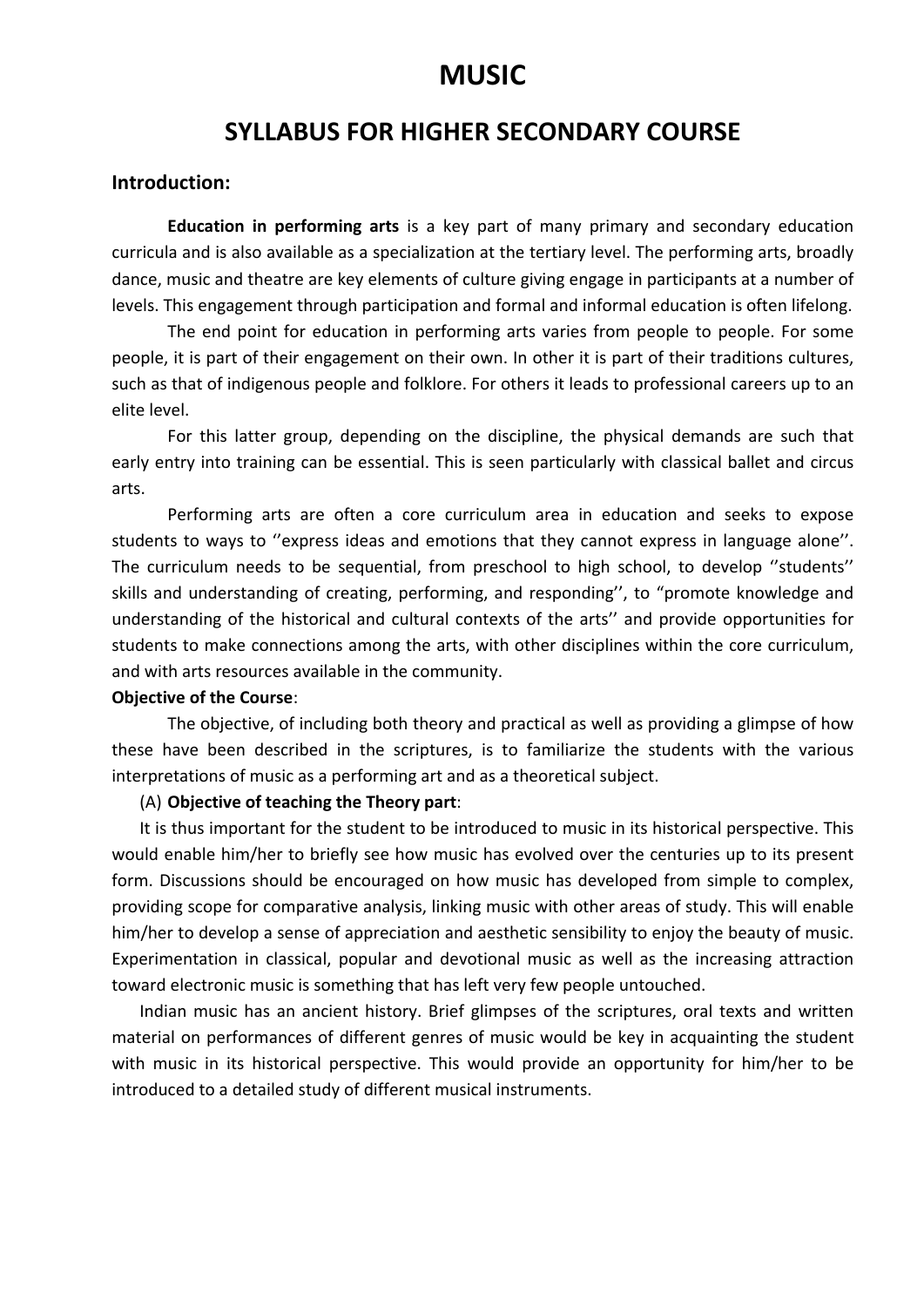#### **Objective of teaching the Practical part:**

Music is a performance-oriented subject. However, its theory is as relevant as its performance. Hence, these become complementary to each other and therefore need to be studied together. While the student is being introduced to the theory of different musical forms and genres, it is imperative that the student understands and learns these practically so that he/she is enabled to perform these him/herself.

Therefore the purpose of introducing the student to the practical side of music is:

- To develop an understanding of the theory and practice of the Raga system and demonstrating effectively what has been taught in theory.
- To increase listening capacity, improve upon performance skills through analyzing musical phrases as well as studying different traditional and modern musical compositions.
- To develop an ability to create, improvise and analyze musical phrases as a part of performance.
- To express the different emotions and moods through musical improvisation.
- To develop performance skill in rendering Raga

#### **Course Design**:

The subject combination will be as follows:

- 1. English-----Core 1
- 2. MIL--- Core 2
- 3. Two subjects from arts stream as elective subject from the AHSEC Course curricula.
- 4. Two other subjects from the Music syllabus (Group A, Group B & Group C) There will be Practical papers for music syllabus.

#### **Subject Specifications**

The music syllabus consists of 3[three] group--- **Group A, Group B & Group C**

- 1. Student can opt only 1[one] subject from each group.
- 2. Student can opt maximum any 2[two]subjects selecting from the three group.

#### Group A[Hindustani] Group B[Sattriya] Group C

- 
- 
- 
- 
- 5. Sitar
- 
- 
- 
- 
- 
- 1. Hindustani Vocal 1. Borgeet (Vocal) 1. Assamese Folk Music and Dance 2. Kathak 2. Sattriya Dance Practical (Any One)
- 3. Tabla 3. Khol a. Assamese Folk Music
- 4. Violin b. Assamese Folk Dance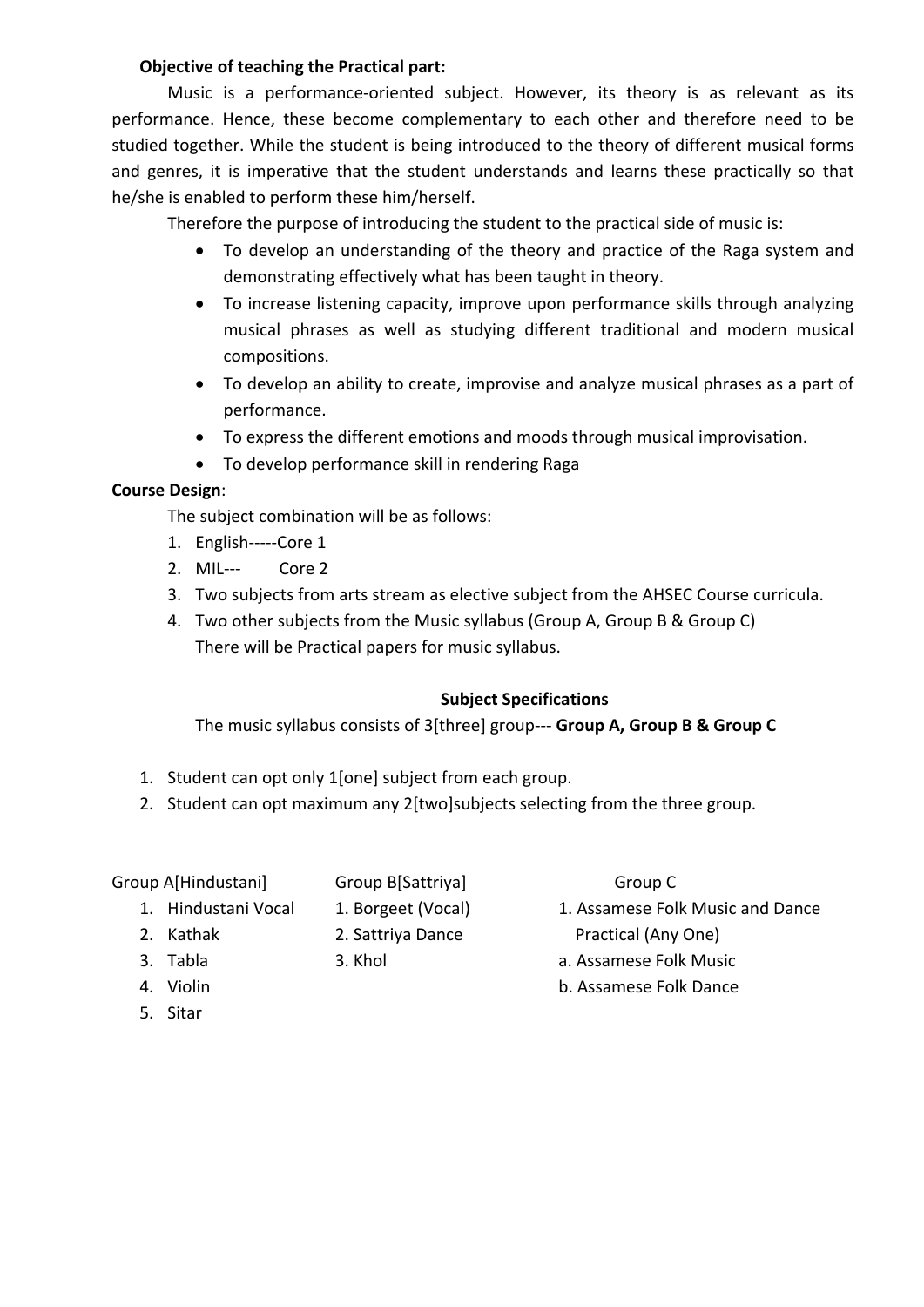# **KATHAK DANCE**

## **SYLLABUS FOR HIGHER SECONDARY FIRST YEAR COURSE (THEORY)**

|                | Time: Two Hours:<br><b>Unit wise Distribution of Marks and Periods:</b>                                   |              | Marks: 30      |  |
|----------------|-----------------------------------------------------------------------------------------------------------|--------------|----------------|--|
| <u>Unit No</u> | <u>Topic</u>                                                                                              | <u>Marks</u> | <b>Periods</b> |  |
| Unit No-1.     | Brief knowledge of Kathak Dance                                                                           | 5            | 4              |  |
| Unit No-2.     | Knowledge of the following Indin Classical Dance<br>Bharat Nattyam, b) Sattriya, c) Oddisi<br>a)          | 5            | 4              |  |
| Unit No-3.     | Knowledge of the following terms-<br>a) Som b) Tali c) Khali d) Matra e) Bibhag                           |              |                |  |
|                | f) Avartan g) Theka h) Laya i) Tihai<br>Knowledge of single hand gestures according to<br>Abhinaya Darpan | 5            | 5              |  |
| Unit No-4.     | Introduction of the following Tala:<br>Trital b) Jhaptal c) Dhamar<br>a)                                  | 4            | 5              |  |
| Unit No-5.     | Life sketch and contribution of the following gurus:                                                      |              |                |  |
|                | Lacchu Maharaj b) Pandit Durga Lal<br>a)<br>Surendra Saikia<br>b)                                         | 5            | 5              |  |
| Unit No-6.     | Ability to write notation of the bols in                                                                  |              |                |  |
|                | Bhatkhandey notation system                                                                               | 6            | 7              |  |
|                |                                                                                                           | 30           | 30             |  |

### **Unit wise Distribution of course contents: First year (Theory)**

- Unit No-1 Name of the place where the Dance form originated, costumes and Musical instruments. Name of the Gurus and sequence of the dance form.
- Unit No-2 Name of the province, costume and accompaniment instrument, sequence of the Dance form.
- Unit No-3 A) Definition with proper example is essential
- B) Single hand gestures to be studied from Abhinaya Darpan.
- Unit No-4 Competency in Bhatkhandey-System of writings of the given Taals.
- Unit No-5 Prime importance should be on the life sketch of the Gurus and their contribution in the field of Kathak.
- Unit No-6 Proper notation in Bhatkhandey system.

#### **Reference Books:**

| ১) নৰ্তন কলা মঙ্গুৰী–১ম থণ্ড, ২ম় থণ্ড | চাৰু বৰদলৈ        |
|----------------------------------------|-------------------|
| ২) নৃত্য কলা দৰ্শন–                    | ৰামকৃষ্ণ তালুকদাৰ |